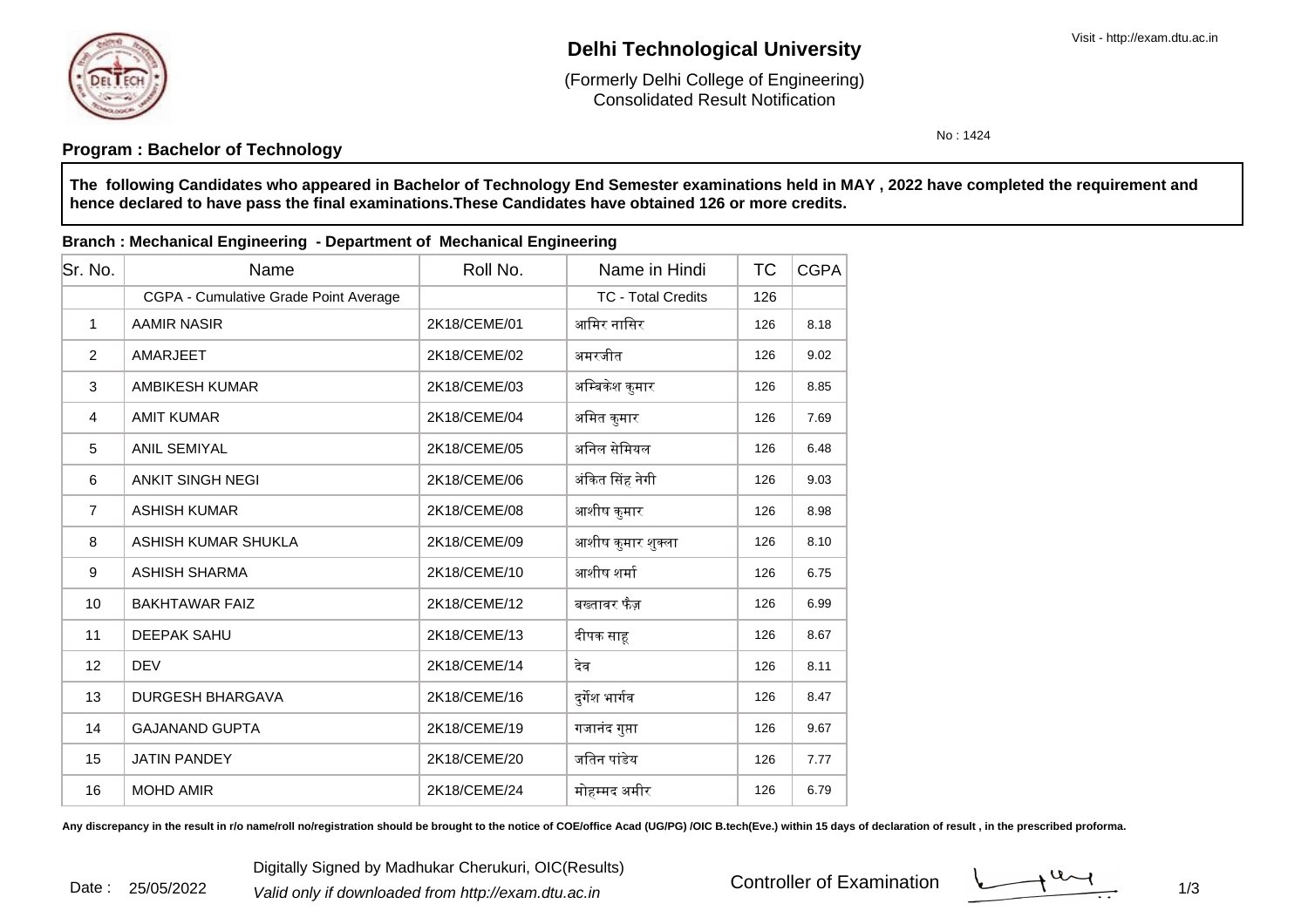

Date : 25/05/2022

# **Delhi Technological University**

Consolidated Result Notification(Formerly Delhi College of Engineering)

No : 1424

## **Program : Bachelor of Technology**

**The following Candidates who appeared in Bachelor of Technology End Semester examinations held in MAY , 2022 have completed the requirement andhence declared to have pass the final examinations.These Candidates have obtained 126 or more credits.**

#### **Branch : Mechanical Engineering - Department of Mechanical Engineering**

| Sr. No. | Name                                  | Roll No.     | Name in Hindi             | <b>TC</b> | <b>CGPA</b> |
|---------|---------------------------------------|--------------|---------------------------|-----------|-------------|
|         | CGPA - Cumulative Grade Point Average |              | <b>TC - Total Credits</b> | 126       |             |
| 17      | <b>MUKUL</b>                          | 2K18/CEME/26 | मुकुल                     | 126       | 6.65        |
| 18      | <b>NISHANT</b>                        | 2K18/CEME/27 | निशांत                    | 126       | 7.83        |
| 19      | <b>PAWAN KUMAR</b>                    | 2K18/CEME/28 | पवन कुमार                 | 126       | 7.52        |
| 20      | PIYUSH SHARMA                         | 2K18/CEME/29 | पियुष शर्मा               | 126       | 7.83        |
| 21      | <b>PRASHANT SAURABH</b>               | 2K18/CEME/30 | प्रशांत सौरभ              | 126       | 8.56        |
| 22      | <b>PRINCE KUMAR</b>                   | 2K18/CEME/32 | प्रिंस कुमार              | 126       | 7.49        |
| 23      | PURSHOTTAM KUMAR                      | 2K18/CEME/33 | पुरषोत्तम कुमार           | 126       | 6.56        |
| 24      | <b>RAMAKANT</b>                       | 2K18/CEME/36 | रमाकान्त                  | 126       | 8.22        |
| 25      | <b>RISHABH KUMAR</b>                  | 2K18/CEME/37 | ऋषभ कुमार                 | 126       | 9.05        |
| 26      | <b>ROHIT</b>                          | 2K18/CEME/38 | रोहित                     | 126       | 7.92        |
| 27      | <b>ROHIT KUMAR SINGH</b>              | 2K18/CEME/40 | रोहित कुमार सिंह          | 126       | 7.42        |
| 28      | SANDEEP KUMAR CHAKRAWARTI             | 2K18/CEME/41 | संदीप कुमार चक्रवर्ती     | 126       | 9.07        |
| 29      | <b>SHESHANK PANDEY</b>                | 2K18/CEME/42 | शेशांक पांडेय             | 126       | 6.40        |
| 30      | <b>SHIVANG DUTT</b>                   | 2K18/CEME/43 | शिवांग दत्त               | 126       | 7.99        |
| 31      | <b>SUBHASH</b>                        | 2K18/CEME/44 | सुभाष                     | 126       | 6.13        |
| 32      | <b>SURAJ KUMAR JHA</b>                | 2K18/CEME/46 | सूरज कुमार झा             | 126       | 8.59        |

Any discrepancy in the result in r/o name/roll no/registration should be brought to the notice of COE/office Acad (UG/PG) /OIC B.tech(Eve.) within 15 days of declaration of result, in the prescribed proforma.

Controller of Examination

 $\frac{1}{2}$  2/3